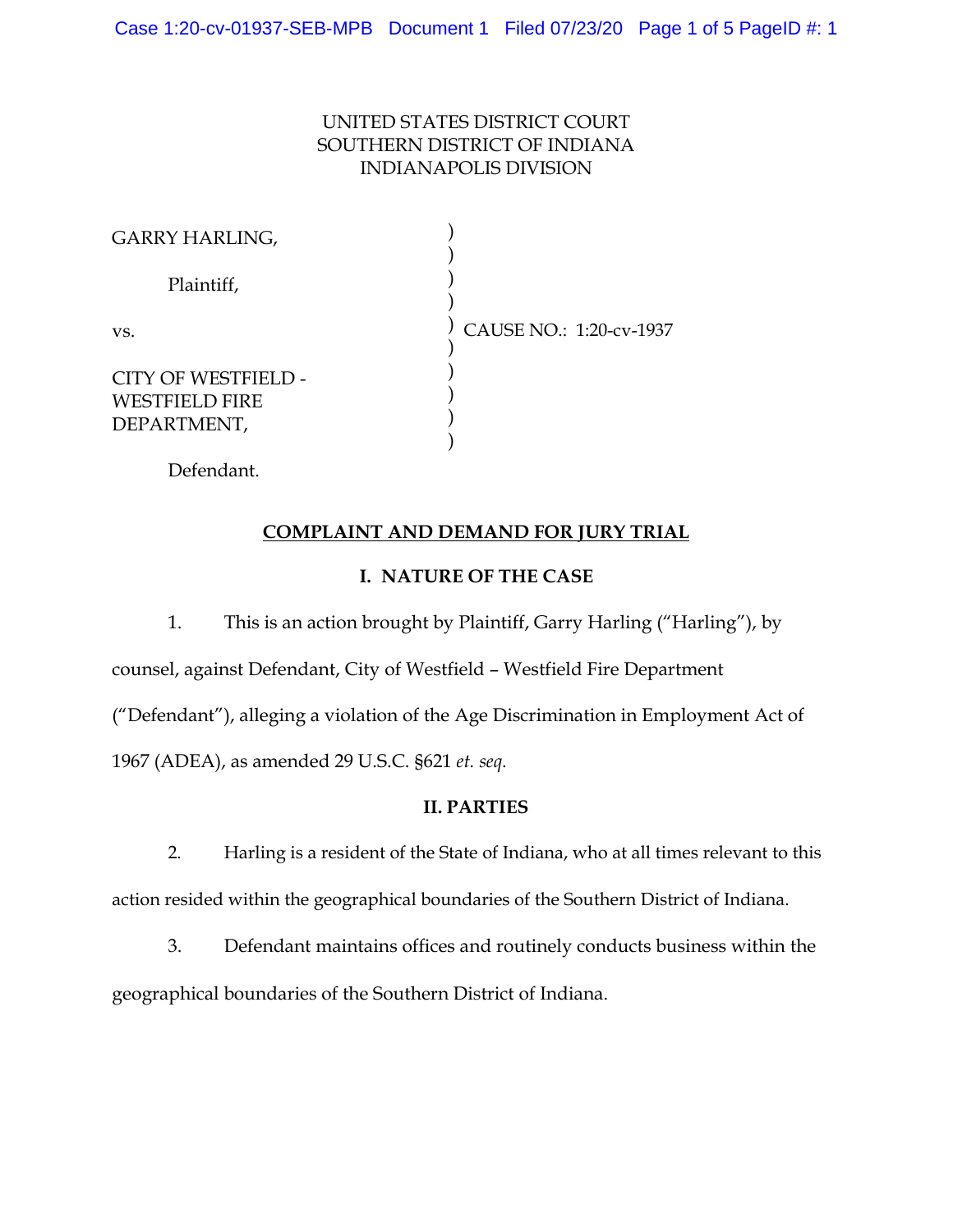#### **III. JURISDICTION AND VENUE**

4. Jurisdiction is conferred on this Court over the subject matter of this litigation pursuant to 28 U.S.C. §1331; 28 U.S.C.§1343; and 29 U.S.C. §626(c).

5. Defendant is an "employer" as that term is defined by 29 U.S.C. §630(b).

6. Harling was an "employee" as that term is defined by 29 U.S.C. §630(f).

7. Harling satisfied his obligation to exhaust his administrative remedies having timely filed a Charge of Discrimination with the U.S. Equal Employment Opportunity Commission against Defendant alleging discrimination based on age. Harling received his Notice of Suit Rights and timely files this action.

8. A substantial part of the events, transactions and occurrences concerning this case arose in the geographical environs of the Southern District of Indiana; thus, venue is proper in this court.

### **IV. FACTUAL ALLEGATIONS**

9. Harling was born in 1962.

10. Harling was hired in or around January 2007 as Fire Marshal.

11. Since 2016, Plaintiff reported to Deputy Chief Rob Gaylor.

Throughout his employment, Gaylor repeatedly asked Plaintiff when he was going to retire. Plaintiff noted that he had no immediate plans to retire and asked Gaylor to stop inquiring

12. At all relevant times, Harling met or exceeded Defendant's legitimate performance expectations.

2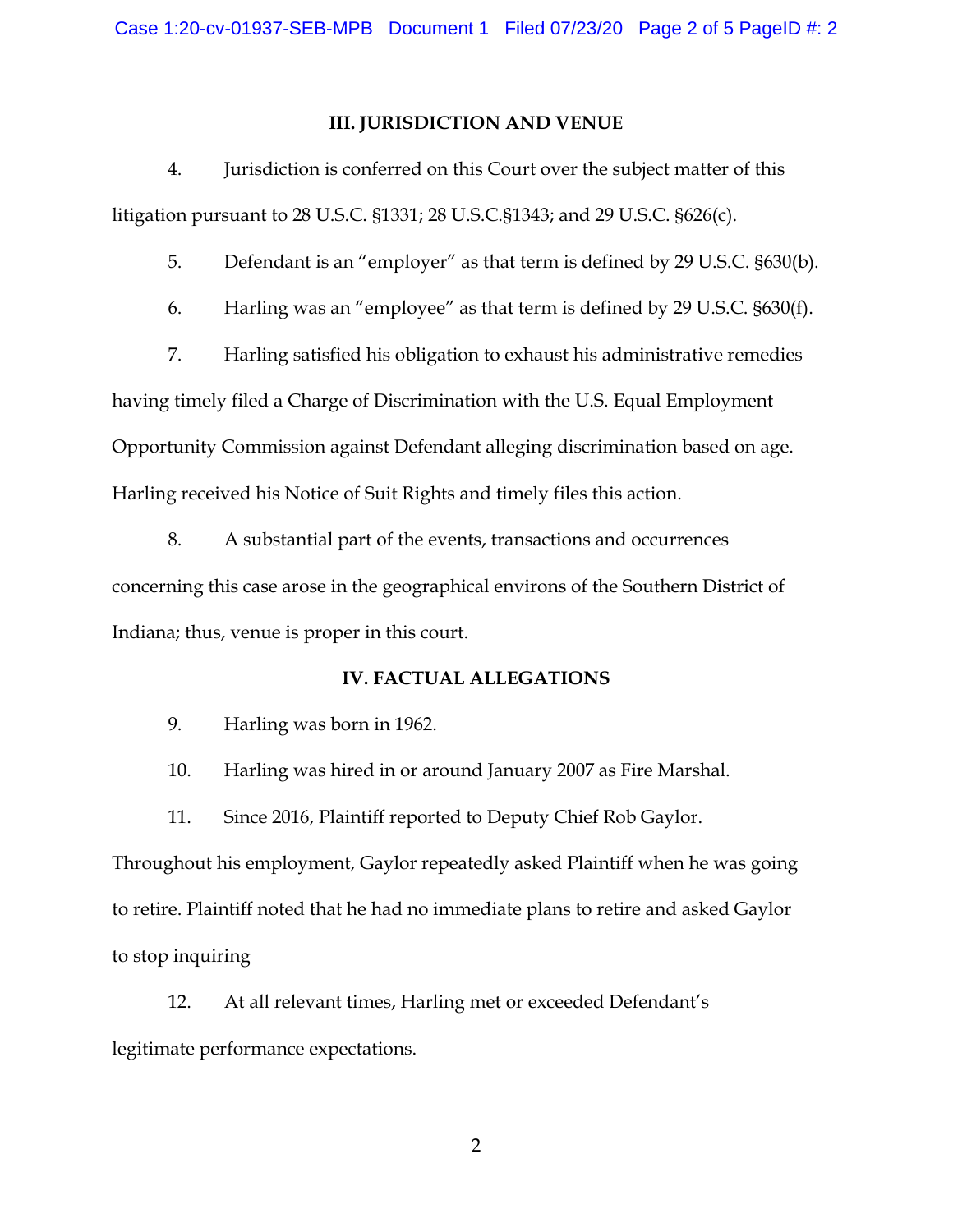13. Nevertheless, Defendant called Plaintiff into a meeting on or about December 5, 2019, wherein it informed him that his employment was being terminated. Defendant did not provide any reason for the termination, but instead suggested that it would accept his resignation, if he agreed not to initiate or participate in any civil action against the Westfield Fire Department, City of Westfield – including any application for unemployment benefits. Such a request is unlawful.

14. Furthermore, Defendant violated the Older Worker Benefit Protection Act by failing to provide Plaintiff 21 days to consider the agreement, 7 days to revoke it or even suggest that he have an attorney review the unlawful agreement. Instead, when Plaintiff questioned the agreement, Defendant threatened Plaintiff that if he did not sign it, it will draft a termination letter and post it "for all the world to see" and give him a negative reference. Plaintiff refused to sign the agreement.

15. His employment was terminated effective December 6, 2019. At the time of his termination, Plaintiff was age fifty-seven and, after nearly twenty-three years as a Firefighter, only two to three years from vesting in the retirement plan.

16. Plaintiff was replaced by a significantly younger individual.

17. Defendant discriminated against Plaintiff based on his age in violation of the Age Discrimination in Employment Act. Plaintiff has been damaged by Defendant's actions.

3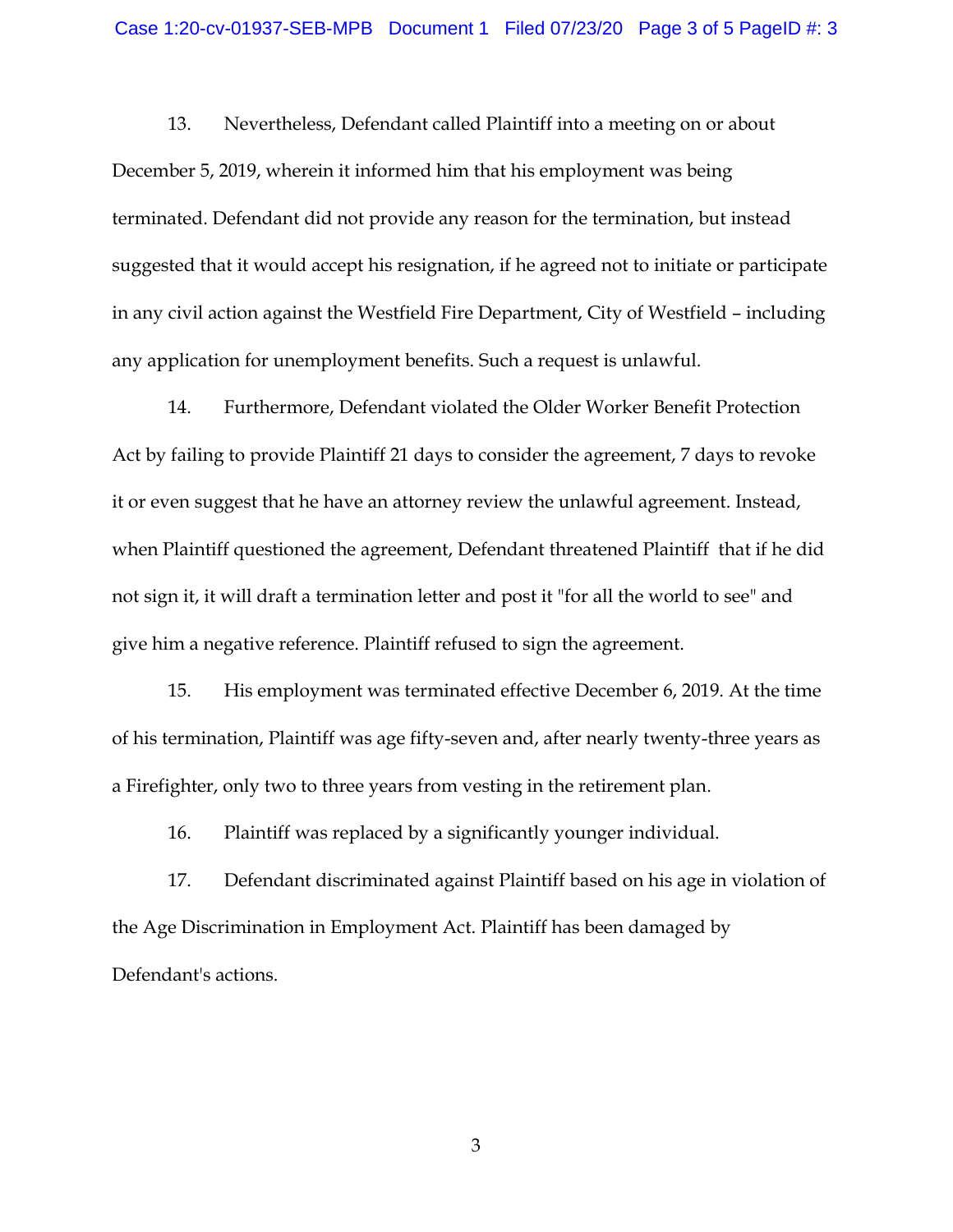#### **V. CAUSES OF ACTION**

18. Harling herby incorporates paragraphs one (1) through seventeen (17) of his Complaint.

19. Harling's employment was terminated because of his age.

20. Defendant willfully and intentionally discriminated against Harling on the basis of his age in violation of the ADEA.

21. Harling has suffered damages as a result of Defendant's unlawful actions.

#### **VI. REQUESTED RELIEF**

WHEREFORE, Plaintiff, Garry Harling, by counsel, respectfully requests that this Court find for Plaintiff and:

1. Permanently enjoin Defendant from engaging in any employment policy or practice that discriminates against any employee on the basis of his/her age;

2. Reinstate Plaintiff to the position, salary, and seniority level he would have enjoyed but for Defendant's unlawful employment actions, or award him front pay in lieu thereof;

3. Order that the Plaintiff be awarded any back pay he would have earned, including fringe benefits with related money benefits and interests thereon, absent Defendant's unlawful acts;

4. Award the Plaintiff consequential damages in an amount sufficient to compensate Plaintiff for the damages caused by the Defendant's wrongful actions;

5. Award the Plaintiff liquidated damages for Defendant's violations of the ADEA;

4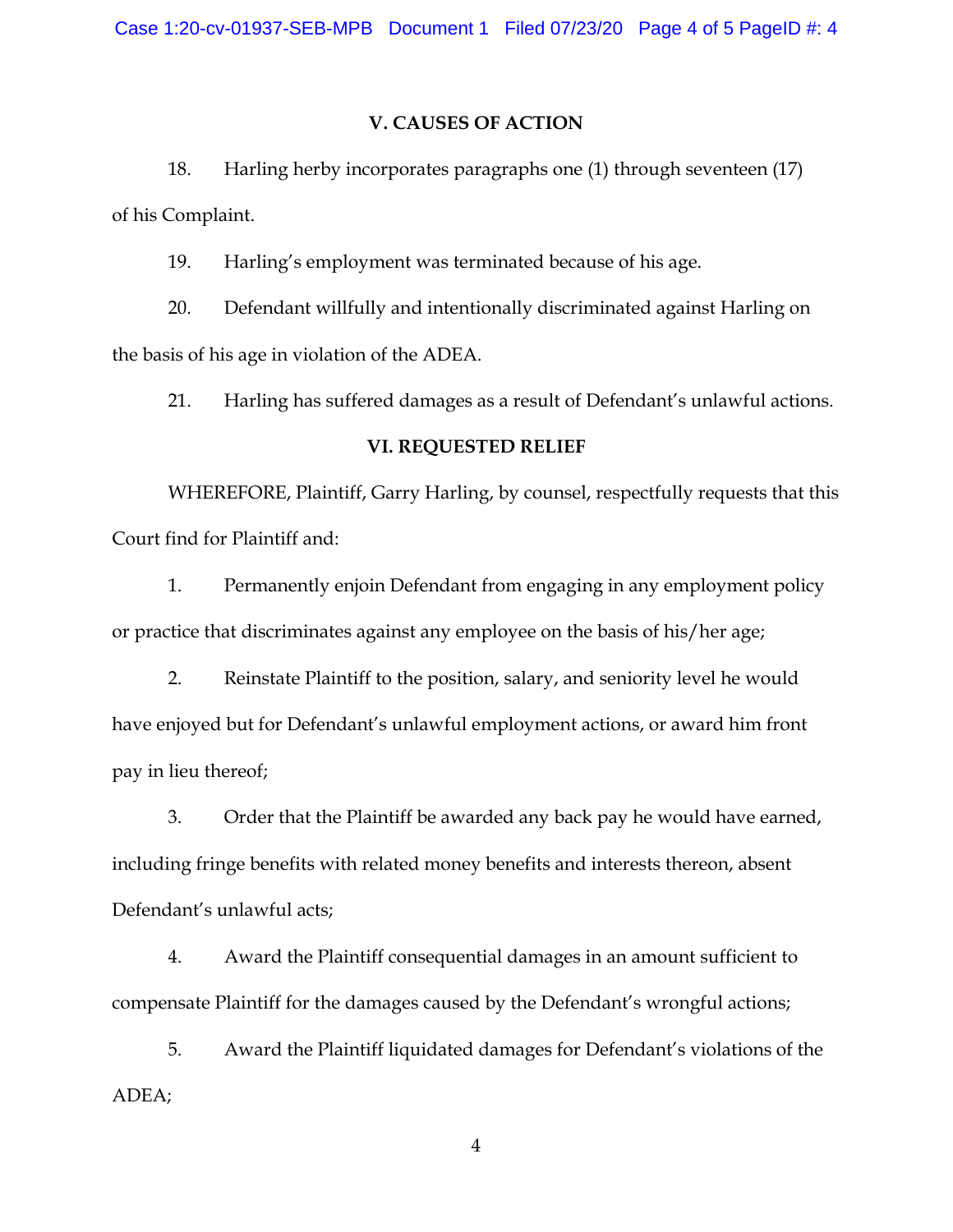6. Award the Plaintiff his attorney fees, litigation expenses, and costs

incurred as a result of this action;

7. Award the Plaintiff pre-and post-judgment interest on all sums

recoverable; and

8. Grant such other relief as may be just and proper.

Respectfully Submitted,

BIESECKER DUTKANYCH & MACER, LLC

By: */s/ Andrew Dutkanych III* Andrew Dutkanych III 144 N Delaware Street Indianapolis, Indiana 46204 Telephone: (317) 991-4765 Facsimile: (812) 424-1005 Email: [ad@bdlegal.com](mailto:ad@bdlegal.com) *Counsel for Plaintiff, Garry Harling*

## **DEMAND FOR JURY TRIAL**

Plaintiff, Garry Harling, by counsel, request a trial by jury on all issues deemed

so triable.

Respectfully Submitted,

BIESECKER DUTKANYCH & MACER, LLC

By: */s/ Andrew Dutkanych III* Andrew Dutkanych III 144 N Delaware Street Indianapolis, Indiana 46204 Telephone: (317) 991-4765 Facsimile: (812) 424-1005 Email: [ad@bdlegal.com](mailto:ad@bdlegal.com) *Counsel for Plaintiff, Garry Harling*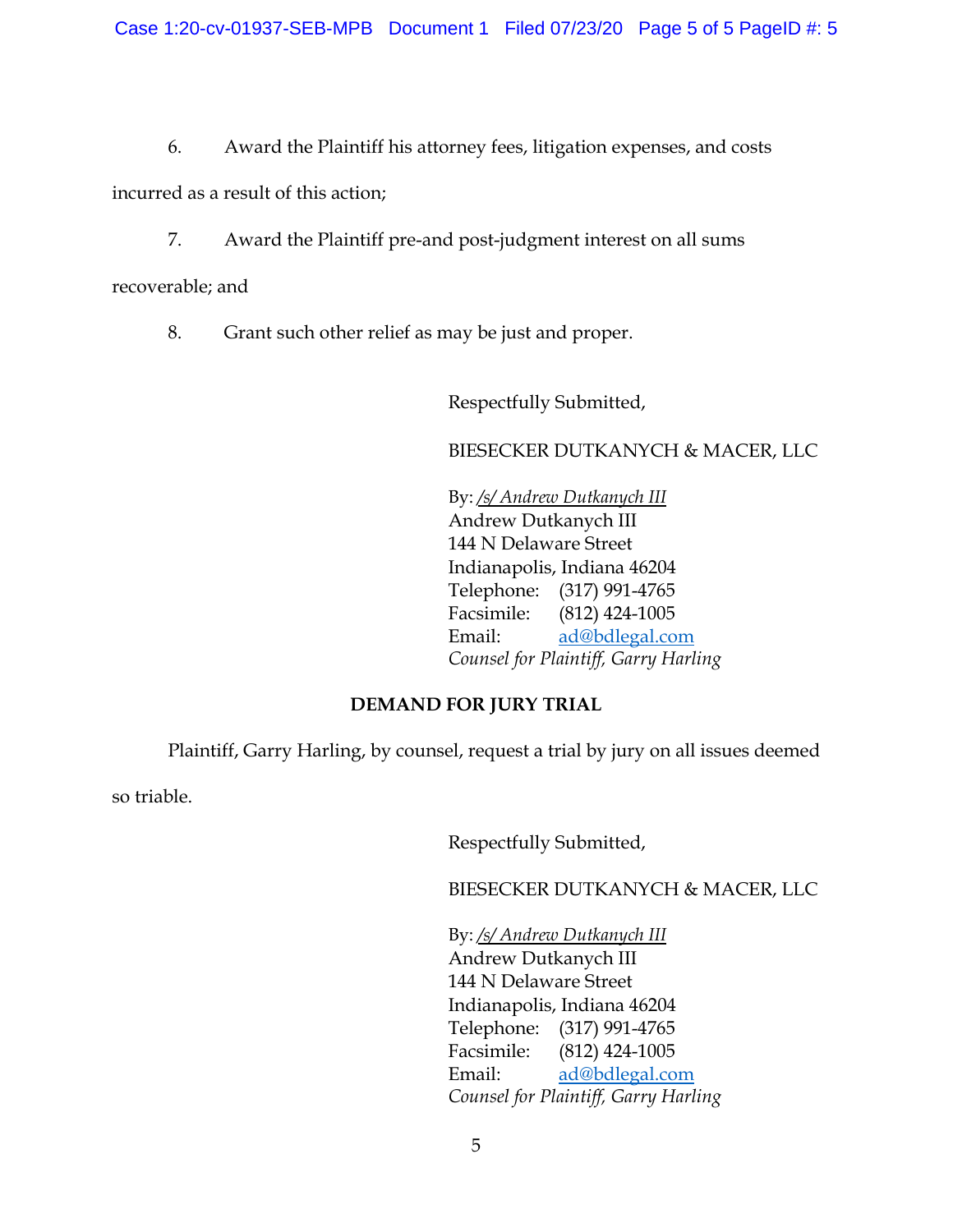# JS 44 (Rev. 09/19)<br> **CIVIL COVER SHEET** Page 1 of 2 PageID #: 6

The JS 44 civil cover sheet and the information contained herein neither replace nor supplement the filing and service of pleadings or other papers as required by law, except as provided by local rules of court. This form,

| I. (a) PLAINTIFFS                                                                 |                                                        |                                                           | <b>DEFENDANTS</b>                                                                                                                     |                                                                                                               |                                                                                    |  |  |  |
|-----------------------------------------------------------------------------------|--------------------------------------------------------|-----------------------------------------------------------|---------------------------------------------------------------------------------------------------------------------------------------|---------------------------------------------------------------------------------------------------------------|------------------------------------------------------------------------------------|--|--|--|
| <b>GARRY HARLING</b>                                                              |                                                        |                                                           |                                                                                                                                       |                                                                                                               |                                                                                    |  |  |  |
|                                                                                   |                                                        |                                                           | CITY OF WESTFIELD - WESTFIELD FIRE DEPARTMENT                                                                                         |                                                                                                               |                                                                                    |  |  |  |
| (b) County of Residence of First Listed Plaintiff                                 |                                                        | <b>HAMILTON</b>                                           |                                                                                                                                       | County of Residence of First Listed Defendant                                                                 |                                                                                    |  |  |  |
|                                                                                   | (EXCEPT IN U.S. PLAINTIFF CASES)                       |                                                           | NOTE:                                                                                                                                 | (IN U.S. PLAINTIFF CASES ONLY)<br>IN LAND CONDEMNATION CASES, USE THE LOCATION OF THE TRACT OF LAND INVOLVED. |                                                                                    |  |  |  |
|                                                                                   |                                                        |                                                           |                                                                                                                                       |                                                                                                               |                                                                                    |  |  |  |
| (c) Attorneys (Firm Name, Address, and Telephone Number)                          |                                                        |                                                           | Attorneys (If Known)                                                                                                                  |                                                                                                               |                                                                                    |  |  |  |
| Andrew Dutkanych III<br>Biesecker Dutkanych & Macer, LLC                          |                                                        |                                                           |                                                                                                                                       |                                                                                                               |                                                                                    |  |  |  |
| 144 N Delaware Street, Indianapolis, IN 46204 (317) 991-4765                      |                                                        |                                                           |                                                                                                                                       |                                                                                                               |                                                                                    |  |  |  |
| <b>II. BASIS OF JURISDICTION</b> (Place an "X" in One Box Only)                   |                                                        |                                                           | <b>III. CITIZENSHIP OF PRINCIPAL PARTIES</b> (Place an "X" in One Box for Plaintiff                                                   |                                                                                                               |                                                                                    |  |  |  |
| $\Box$ 1 U.S. Government                                                          | <b>X</b> 3 Federal Question                            |                                                           | (For Diversity Cases Only)<br>PTF                                                                                                     | <b>DEF</b>                                                                                                    | and One Box for Defendant)<br>PTF<br>DEF                                           |  |  |  |
| Plaintiff                                                                         | (U.S. Government Not a Party)                          |                                                           | Citizen of This State<br>$\Box$ 1<br>$\Box$ 1<br>Incorporated or Principal Place<br>$\Box$ 4<br>$\Box$ 4<br>of Business In This State |                                                                                                               |                                                                                    |  |  |  |
| $\Box$ 2 U.S. Government<br>Defendant                                             | $\Box$ 4 Diversity                                     | (Indicate Citizenship of Parties in Item III)             | Citizen of Another State<br>$\square$ 5<br>$\Box$ 2<br>2 Incorporated and Principal Place<br>$\Box$ 5<br>of Business In Another State |                                                                                                               |                                                                                    |  |  |  |
|                                                                                   |                                                        |                                                           | Citizen or Subject of a<br>$\Box$ 3<br>Foreign Country                                                                                | 3 Foreign Nation                                                                                              | $\Box$ 6<br>$\Box$ 6                                                               |  |  |  |
| <b>IV. NATURE OF SUIT</b> (Place an "X" in One Box Only)                          |                                                        |                                                           |                                                                                                                                       |                                                                                                               | Click here for: Nature of Suit Code Descriptions.                                  |  |  |  |
| <b>CONTRACT</b><br>$\Box$ 110 Insurance                                           | PERSONAL INJURY                                        | <b>TORTS</b><br>PERSONAL INJURY                           | <b>FORFEITURE/PENALTY</b><br>□ 625 Drug Related Seizure                                                                               | <b>BANKRUPTCY</b><br>158 122 Appeal 28 USC 158                                                                | <b>OTHER STATUTES</b><br>375 False Claims Act                                      |  |  |  |
| $\Box$ 120 Marine<br>$\Box$ 130 Miller Act                                        | $\Box$ 310 Airplane<br>$\Box$ 315 Airplane Product     | $\Box$ 365 Personal Injury -<br>Product Liability         | of Property 21 USC 881<br>$\Box$ 690 Other                                                                                            | $\Box$ 423 Withdrawal<br>28 USC 157                                                                           | $\Box$ 376 Qui Tam (31 USC<br>3729(a)                                              |  |  |  |
| $\Box$ 140 Negotiable Instrument                                                  | Liability                                              | 367 Health Care/                                          |                                                                                                                                       |                                                                                                               | $\Box$ 400 State Reapportionment                                                   |  |  |  |
| $\Box$ 150 Recovery of Overpayment<br>& Enforcement of Judgment                   | □ 320 Assault, Libel &<br>Slander                      | Pharmaceutical<br>Personal Injury                         |                                                                                                                                       | <b>PROPERTY RIGHTS</b><br>$\Box$ 820 Copyrights                                                               | $\Box$ 410 Antitrust<br>$\Box$ 430 Banks and Banking                               |  |  |  |
| □ 151 Medicare Act<br>□ 152 Recovery of Defaulted                                 | 330 Federal Employers'<br>Liability                    | Product Liability<br>□ 368 Asbestos Personal              |                                                                                                                                       | □ 830 Patent<br>335 Patent - Abbreviated                                                                      | $\Box$ 450 Commerce<br>$\Box$ 460 Deportation                                      |  |  |  |
| <b>Student Loans</b><br>(Excludes Veterans)                                       | $\Box$ 340 Marine<br>345 Marine Product                | <b>Injury Product</b><br>Liability                        |                                                                                                                                       | New Drug Application<br>□ 840 Trademark                                                                       | 1 470 Racketeer Influenced and<br>Corrupt Organizations                            |  |  |  |
| 153 Recovery of Overpayment                                                       | Liability                                              | PERSONAL PROPERTY                                         | <b>LABOR</b>                                                                                                                          | <b>SOCIAL SECURITY</b>                                                                                        | 480 Consumer Credit                                                                |  |  |  |
| of Veteran's Benefits<br>160 Stockholders' Suits                                  | □ 350 Motor Vehicle<br>□ 355 Motor Vehicle             | 370 Other Fraud<br>$\Box$ 371 Truth in Lending            | 710 Fair Labor Standards<br>Act                                                                                                       | $\Box$ 861 HIA (1395ff)<br><b>1 862 Black Lung (923)</b>                                                      | (15 USC 1681 or 1692)<br>1 485 Telephone Consumer                                  |  |  |  |
| 190 Other Contract<br>195 Contract Product Liability                              | Product Liability<br><b>360 Other Personal</b>         | 380 Other Personal<br><b>Property Damage</b>              | 720 Labor/Management<br>Relations                                                                                                     | $\Box$ 863 DIWC/DIWW (405(g))<br>$\Box$ 864 SSID Title XVI                                                    | Protection Act<br>□ 490 Cable/Sat TV                                               |  |  |  |
| $\Box$ 196 Franchise                                                              | Injury<br>362 Personal Injury -                        | 385 Property Damage<br>Product Liability                  | 740 Railway Labor Act<br>751 Family and Medical                                                                                       | $\Box$ 865 RSI (405(g))                                                                                       | □ 850 Securities/Commodities/<br>Exchange                                          |  |  |  |
|                                                                                   | Medical Malpractice                                    |                                                           | Leave Act                                                                                                                             |                                                                                                               | □ 890 Other Statutory Actions                                                      |  |  |  |
| <b>REAL PROPERTY</b><br>210 Land Condemnation                                     | <b>CIVIL RIGHTS</b><br>$\Box$ 440 Other Civil Rights   | <b>PRISONER PETITIONS</b><br><b>Habeas Corpus:</b>        | 790 Other Labor Litigation<br>791 Employee Retirement                                                                                 | <b>FEDERAL TAX SUITS</b><br>□ 870 Taxes (U.S. Plaintiff                                                       | □ 891 Agricultural Acts<br>□ 893 Environmental Matters                             |  |  |  |
| 220 Foreclosure<br>230 Rent Lease & Ejectment                                     | $\Box$ 441 Voting<br>$\mathbf{\times}$ 442 Employment  | $\Box$ 463 Alien Detainee<br>$\Box$ 510 Motions to Vacate | Income Security Act                                                                                                                   | or Defendant)<br>□ 871 IRS-Third Party                                                                        | □ 895 Freedom of Information<br>Act                                                |  |  |  |
| 240 Torts to Land<br>245 Tort Product Liability                                   | $\Box$ 443 Housing/<br>Accommodations                  | Sentence<br>530 General                                   |                                                                                                                                       | 26 USC 7609                                                                                                   | □ 896 Arbitration<br>□ 899 Administrative Procedure                                |  |  |  |
| 290 All Other Real Property                                                       | $\Box$ 445 Amer. w/Disabilities -                      | 535 Death Penalty                                         | <b>IMMIGRATION</b>                                                                                                                    |                                                                                                               | Act/Review or Appeal of                                                            |  |  |  |
|                                                                                   | Employment<br>446 Amer. w/Disabilities -               | Other:<br>$\Box$ 540 Mandamus & Other                     | $\Box$ 462 Naturalization Application<br>1 465 Other Immigration                                                                      |                                                                                                               | <b>Agency Decision</b><br><sup>1</sup> 950 Constitutionality of                    |  |  |  |
|                                                                                   | Other<br>□ 448 Education                               | $\Box$ 550 Civil Rights<br>555 Prison Condition           | Actions                                                                                                                               |                                                                                                               | <b>State Statutes</b>                                                              |  |  |  |
|                                                                                   |                                                        | 560 Civil Detainee -<br>Conditions of                     |                                                                                                                                       |                                                                                                               |                                                                                    |  |  |  |
|                                                                                   |                                                        | Confinement                                               |                                                                                                                                       |                                                                                                               |                                                                                    |  |  |  |
| V. ORIGIN (Place an "X" in One Box Only)<br>$\mathbf{X}$ 1 Original<br>Proceeding | $\square$ 2 Removed from<br>$\Box$ 3<br>State Court    | Remanded from<br>Appellate Court                          | $\Box$ 4 Reinstated or $\Box$ 5 Transferred from<br>Reopened                                                                          | Multidistrict<br>□ 6<br>Litigation -<br><b>Another District</b>                                               | $\Box$ 8 Multidistrict<br>Litigation -                                             |  |  |  |
|                                                                                   |                                                        |                                                           | (specify)<br>Cite the U.S. Civil Statute under which you are filing (Do not cite jurisdictional statutes unless diversity):           | Transfer                                                                                                      | Direct File                                                                        |  |  |  |
| VI. CAUSE OF ACTION                                                               | 29 U.S.C. §621 et. seq.<br>Brief description of cause: |                                                           |                                                                                                                                       |                                                                                                               |                                                                                    |  |  |  |
|                                                                                   |                                                        |                                                           | Plaintiff alleges Defendant violated the Age Discrimination in Employment Act of 1967.                                                |                                                                                                               |                                                                                    |  |  |  |
| <b>VII. REQUESTED IN</b><br><b>COMPLAINT:</b>                                     | ο.<br>UNDER RULE 23, F.R.Cv.P.                         | CHECK IF THIS IS A CLASS ACTION                           | <b>DEMAND \$</b>                                                                                                                      | <b>JURY DEMAND:</b>                                                                                           | CHECK YES only if demanded in complaint:<br>$\mathbf{\mathsf{X}}$ Yes<br>$\Box$ No |  |  |  |
| VIII. RELATED CASE(S)<br>IF ANY                                                   | (See instructions):                                    | <b>JUDGE</b>                                              |                                                                                                                                       | DOCKET NUMBER                                                                                                 |                                                                                    |  |  |  |
| <b>DATE</b>                                                                       |                                                        |                                                           | SIGNATURE OF ATTORNEY OF RECORD                                                                                                       |                                                                                                               |                                                                                    |  |  |  |
| 07/23/2020<br><b>FOR OFFICE USE ONLY</b>                                          |                                                        | /s/ Andrew Dutkanych III                                  |                                                                                                                                       |                                                                                                               |                                                                                    |  |  |  |
| RECEIPT#                                                                          | <b>AMOUNT</b>                                          | <b>APPLYING IFP</b>                                       | <b>JUDGE</b>                                                                                                                          | MAG. JUDGE                                                                                                    |                                                                                    |  |  |  |
| <b>Print</b>                                                                      | <b>Save As</b>                                         |                                                           |                                                                                                                                       |                                                                                                               | <b>Reset</b>                                                                       |  |  |  |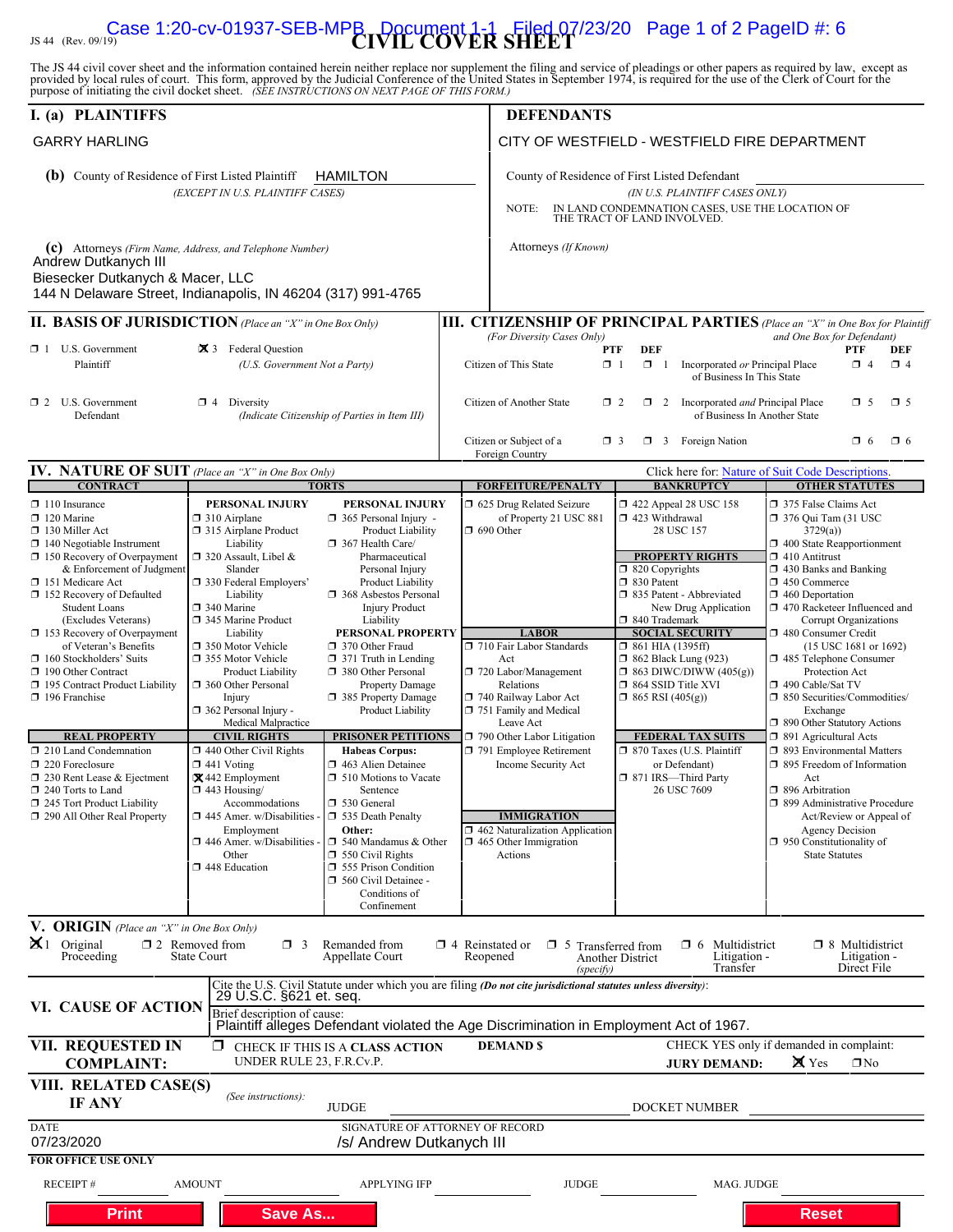#### **INSTRUCTIONS FOR ATTORNEYS COMPLETING CIVIL COVER SHEET FORM JS 44**

Authority For Civil Cover Sheet

The JS 44 civil cover sheet and the information contained herein neither replaces nor supplements the filings and service of pleading or other papers as required by law, except as provided by local rules of court. This form, approved by the Judicial Conference of the United States in September 1974, is required for the use of the Clerk of Court for the purpose of initiating the civil docket sheet. Consequently, a civil cover sheet is submitted to the Clerk of Court for each civil complaint filed. The attorney filing a case should complete the form as follows:

- **I.(a) Plaintiffs-Defendants.** Enter names (last, first, middle initial) of plaintiff and defendant. If the plaintiff or defendant is a government agency, use only the full name or standard abbreviations. If the plaintiff or defendant is an official within a government agency, identify first the agency and then the official, giving both name and title.
- **(b) County of Residence.** For each civil case filed, except U.S. plaintiff cases, enter the name of the county where the first listed plaintiff resides at the time of filing. In U.S. plaintiff cases, enter the name of the county in which the first listed defendant resides at the time of filing. (NOTE: In land condemnation cases, the county of residence of the "defendant" is the location of the tract of land involved.)
- **(c) Attorneys.** Enter the firm name, address, telephone number, and attorney of record. If there are several attorneys, list them on an attachment, noting in this section "(see attachment)".

**II. Jurisdiction.** The basis of jurisdiction is set forth under Rule 8(a), F.R.Cv.P., which requires that jurisdictions be shown in pleadings. Place an "X" in one of the boxes. If there is more than one basis of jurisdiction, precedence is given in the order shown below.

United States plaintiff. (1) Jurisdiction based on 28 U.S.C. 1345 and 1348. Suits by agencies and officers of the United States are included here. United States defendant. (2) When the plaintiff is suing the United States, its officers or agencies, place an "X" in this box.

Federal question. (3) This refers to suits under 28 U.S.C. 1331, where jurisdiction arises under the Constitution of the United States, an amendment to the Constitution, an act of Congress or a treaty of the United States. In cases where the U.S. is a party, the U.S. plaintiff or defendant code takes precedence, and box 1 or 2 should be marked.

Diversity of citizenship. (4) This refers to suits under 28 U.S.C. 1332, where parties are citizens of different states. When Box 4 is checked, the citizenship of the different parties must be checked**.** (See Section III below**; NOTE: federal question actions take precedence over diversity cases.**)

- **III. Residence (citizenship) of Principal Parties.** This section of the JS 44 is to be completed if diversity of citizenship was indicated above. Mark this section for each principal party.
- **IV. Nature of Suit.** Place an "X" in the appropriate box. If there are multiple nature of suit codes associated with the case, pick the nature of suit code that is most applicable. Click here for[: Nature of Suit Code Descriptions](http://www.uscourts.gov/forms/civil-forms/civil-cover-sheet).
- **V. Origin.** Place an "X" in one of the seven boxes.

Original Proceedings. (1) Cases which originate in the United States district courts.

Removed from State Court. (2) Proceedings initiated in state courts may be removed to the district courts under Title 28 U.S.C., Section 1441. Remanded from Appellate Court. (3) Check this box for cases remanded to the district court for further action. Use the date of remand as the filing date.

Reinstated or Reopened. (4) Check this box for cases reinstated or reopened in the district court. Use the reopening date as the filing date. Transferred from Another District. (5) For cases transferred under Title 28 U.S.C. Section 1404(a). Do not use this for within district transfers or multidistrict litigation transfers.

Multidistrict Litigation – Transfer. (6) Check this box when a multidistrict case is transferred into the district under authority of Title 28 U.S.C. Section 1407.

Multidistrict Litigation – Direct File. (8) Check this box when a multidistrict case is filed in the same district as the Master MDL docket. **PLEASE NOTE THAT THERE IS NOT AN ORIGIN CODE 7.** Origin Code 7 was used for historical records and is no longer relevant due to changes in statue.

- **VI. Cause of Action.** Report the civil statute directly related to the cause of action and give a brief description of the cause. **Do not cite jurisdictional statutes unless diversity.** Example: U.S. Civil Statute: 47 USC 553 Brief Description: Unauthorized reception of cable service
- **VII. Requested in Complaint.** Class Action. Place an "X" in this box if you are filing a class action under Rule 23, F.R.Cv.P. Demand. In this space enter the actual dollar amount being demanded or indicate other demand, such as a preliminary injunction. Jury Demand. Check the appropriate box to indicate whether or not a jury is being demanded.
- **VIII. Related Cases.** This section of the JS 44 is used to reference related pending cases, if any. If there are related pending cases, insert the docket numbers and the corresponding judge names for such cases.

**Date and Attorney Signature.** Date and sign the civil cover sheet.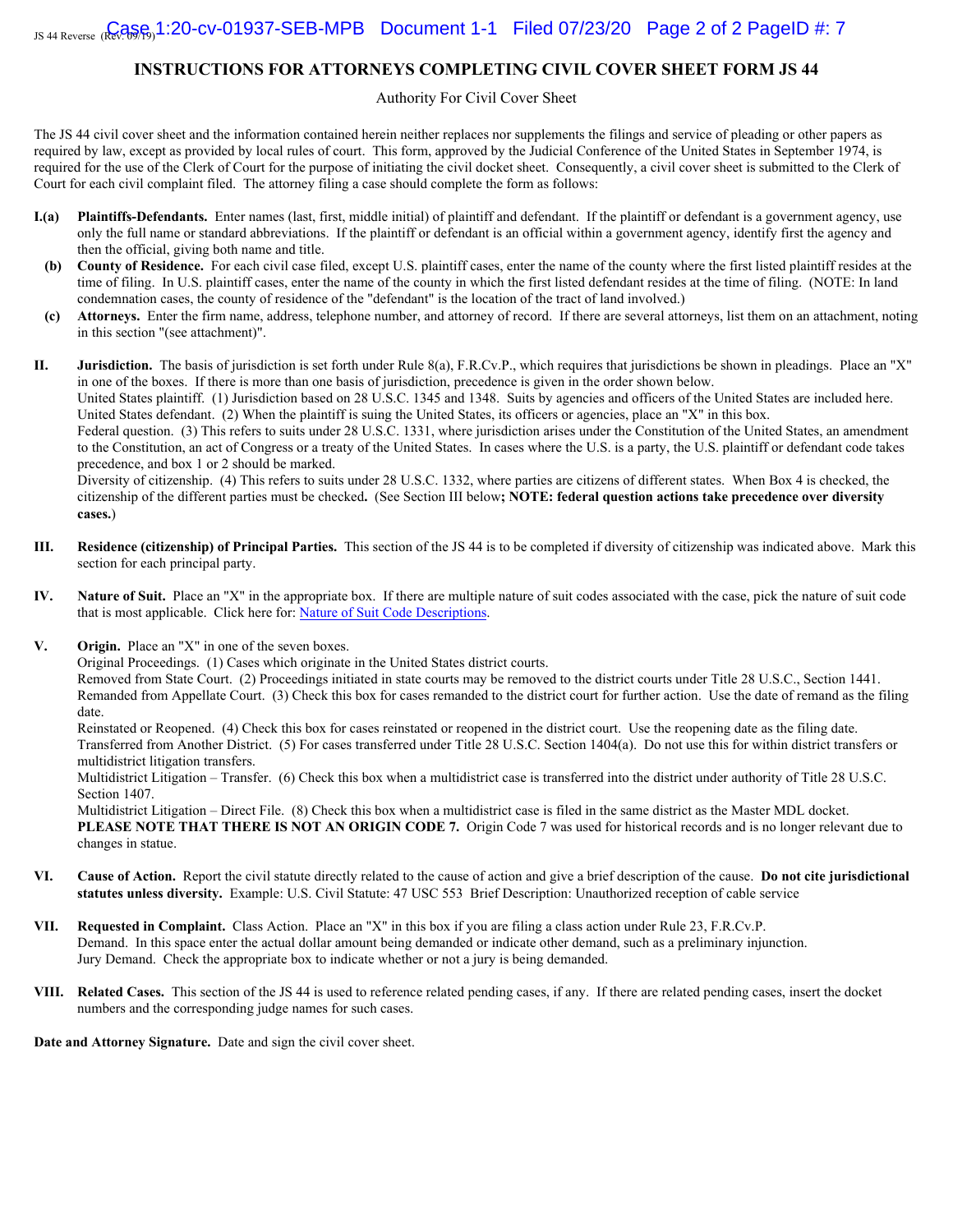Case 1:20-cv-01937-SEB-MPB Document 1-2 Filed 07/23/20 Page 1 of 2 PageID #: 8

AO 440 (Rev. 12/09) Summons in a Civil Action

## UNITED STATES DISTRICT COURT

for the

Southern District of Indiana

) ) ) ) ) ) )

GARRY HARLING,

*Plaintiff*

CITY OF WESTFIELD - WESTFIELD FIRE DEPARTMENT,

*Defendant*

v. Civil Action No. 1:20-cv-1937

#### **SUMMONS IN A CIVIL ACTION**

To: *(Defendant's name and address)* CITY OF WESTFIELD - WESTFIELD FIRE DEPARTMENT Serve: Marcus Reed Fire Chief 17535 Darton Rd., Westfield, IN 46074

A lawsuit has been filed against you.

Within 21 days after service of this summons on you (not counting the day you received it) — or 60 days if you are the United States or a United States agency, or an officer or employee of the United States described in Fed. R. Civ. P. 12 (a)(2) or (3) — you must serve on the plaintiff an answer to the attached complaint or a motion under Rule 12 of the Federal Rules of Civil Procedure. The answer or motion must be served on the plaintiff or plaintiff's attorney, whose name and address are: Andrew Dutkanych, III

Biesecker Dutkanych & Macer, LLC 144 N Delaware Street Indianapolis, Indiana 46204

If you fail to respond, judgment by default will be entered against you for the relief demanded in the complaint. You also must file your answer or motion with the court.

*CLERK OF COURT*

Date:

*Signature of Clerk or Deputy Clerk*